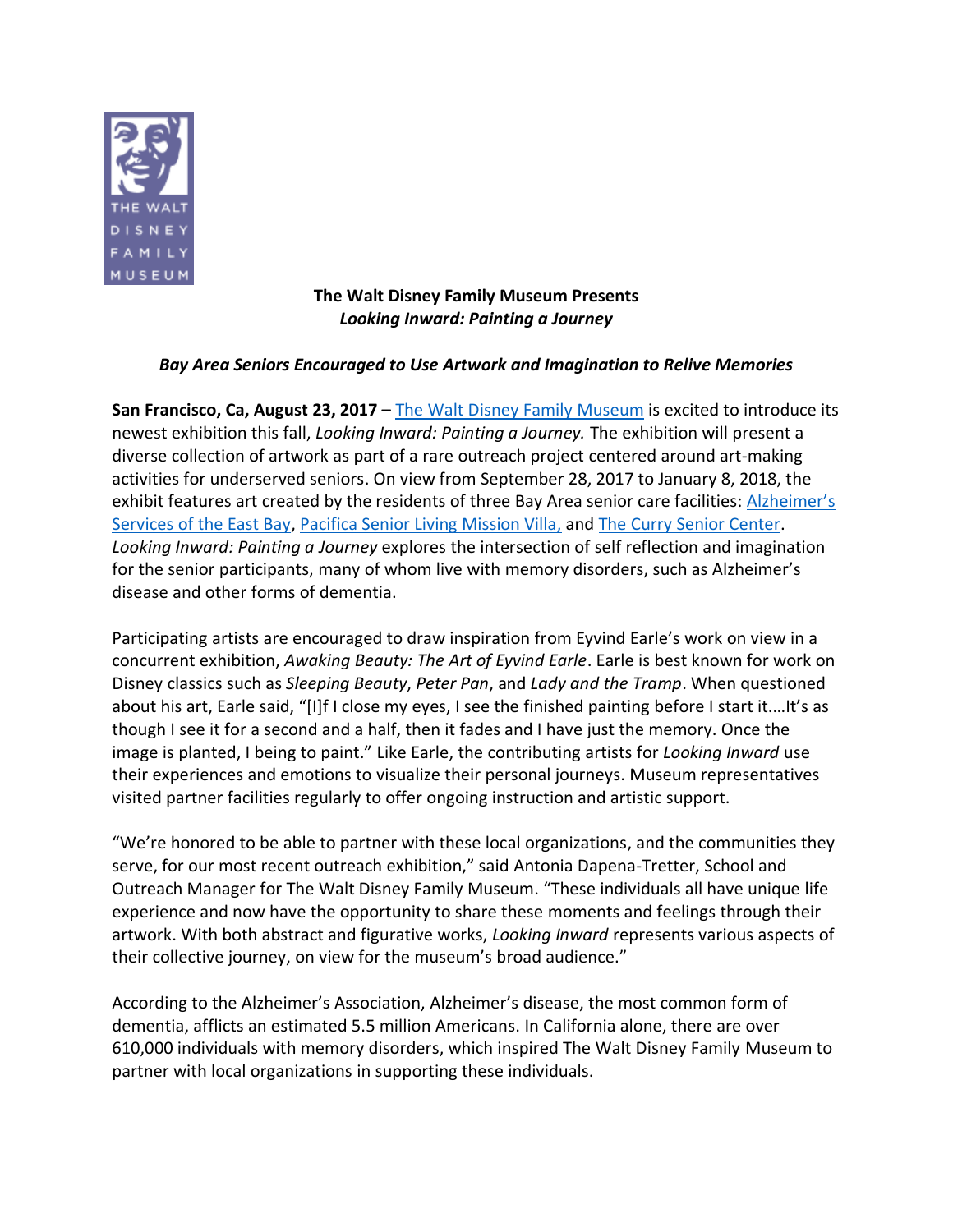"The Pacifica Legacies program is designed to support an individual's feelings of security and belonging with activities, interests and cognitive abilities," said Karen Nickolai, Executive Director of Pacifica Senior Living. "Our partnership with The Walt Disney Family Museum for *Looking Inward* is a valuable collaboration to enhance the mission of our core program."

*Looking Inward: Painting a Journey* will be on view at The Walt Disney Family Museum in the lower lobby. The exhibition is second in a series taking precedent from the vision of The Walt Disney Family Museum's founder, Diane Disney Miller, who championed arts access as a vital component of the museum's commitment to community engagement. In 2016, the museum presented *Transformations: Creativity from the Inside Out*, celebrating artists with disabilities.

###

# *Looking Inward* **Partner Organizations**

## **ASEB**

ASEB (Alzheimer's Services of the East Bay) is a nonprofit community organization in California that provides services for individuals with dementia as well as for their families. Since 1989, ASEB has been providing Adult Day Care, Family Support, and Education and Community Outreach Services, primarily in Alameda and Contra Costa Counties. An economical alternative to full-time residential or in-home care, ASEB is committed to enabling individuals to remain at home for as long as possible, and to avoid premature or inappropriate institutionalization.

# **PACIFICA SENIOR LIVING MISSION VILLA**

Pacific Senior Living, a division of Pacifica Companies founded in 1978, has communities throughout California and several other states. Pacifica Senior Living Legacies Memory Care program provides those with Alzheimer's disease, dementia or other forms of memory loss with the support, care and respect they deserve to continue living a fully enriched life. Each resident receives a personalized care plan that is custom-tailored by our compassionate staff. Pacifica Senior Living also has a Music & Memory program which is a unique neuroscience research music program that specializes in Alzheimer's and dementia care, which may store temporarily, often lost or failed memories.

## **THE CURRY SENIOR CENTER**

In the heart of San Francisco, Curry Senior Center has been a leader and a lifeline to seniors for more than 40 years. Right in their own neighborhood, seniors can easily access a wide range of essential services through Curry, from health care to housing and everything in between: it is comprehensive care in a single setting.

## **ABOUT THE MUSEUM**

The Walt Disney Family Museum presents the fascinating story and achievements of Walt Disney, the man who raised animation to the level of fine art, transformed the film industry, tirelessly pursued innovation, and created a global yet distinctively American legacy. Opened in